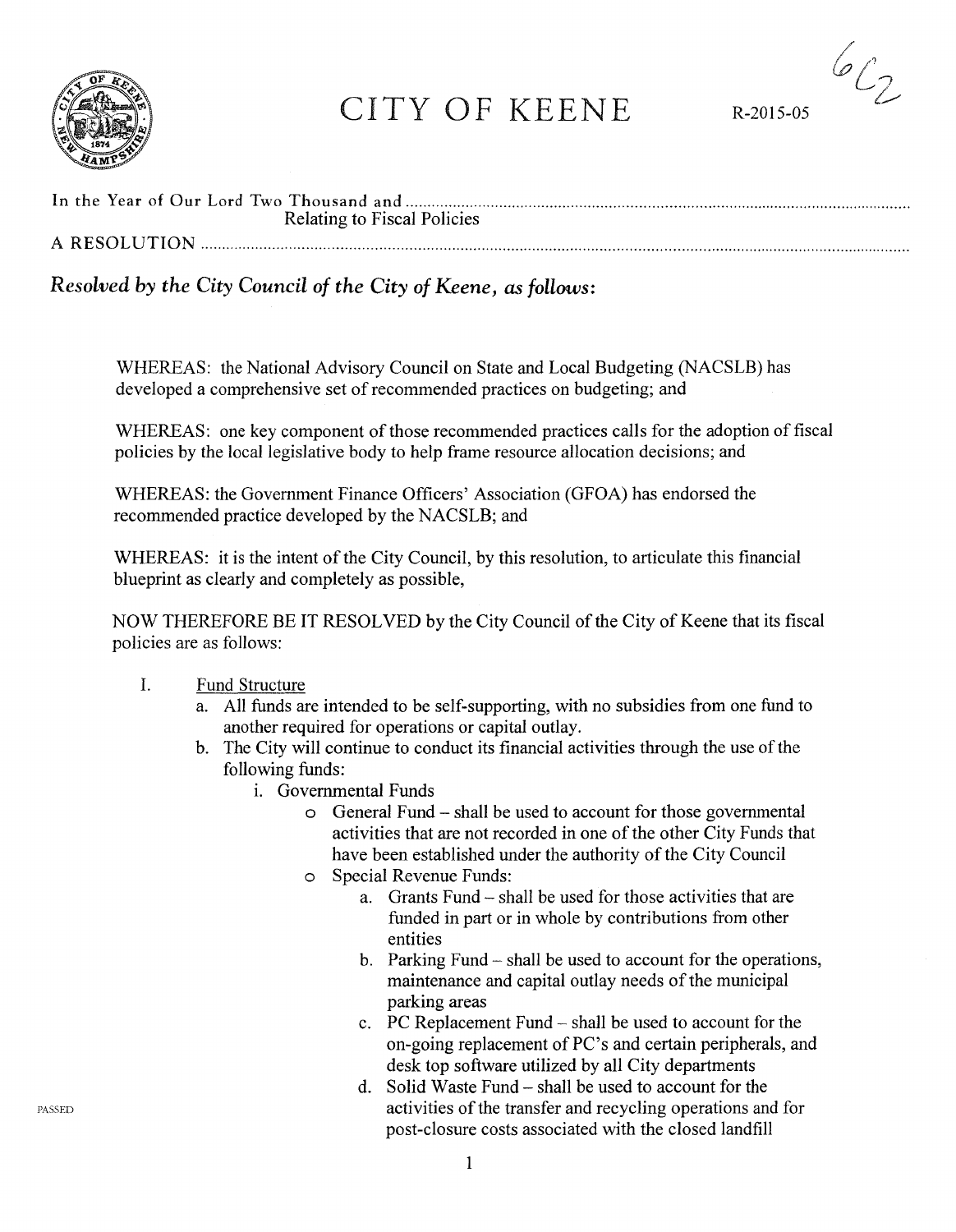- o Capital Projects Fund- shall be used to account for the capital projects funded by any of the governmental funds
- ii. Proprietary Funds
	- o Enterprise Funds
		- a. Sewer Fund shall be used to account for the operations, maintenance, and capital outlay needs of the sewer collection and treatment systems
		- b. Water Fund- shall be used to account for the operations, maintenance, and capital outlay needs of the water treatment and distribution systems
	- o Internal Service Funds
		- a. Equipment Fund shall be used to account for the operations, maintenance and capital outlay needs of fleet services

## II. Budget

- a. The City shall adopt appropriated budgets for the following funds
	- 1. General Fund
	- ii. Parking Fund
	- iii. PC Replacement Fund
	- iv. Solid Waste Fund
	- v. Sewer Fund
	- vi. Water Fund
	- vii. Equipment Fund
- b. All appropriated budgets shall be adopted annually.
- c. All appropriations for annual operating budgets (exclusive of capital projects) shall lapse at fiscal year end unless encumbered by a City of Keene purchase order that is recorded in the Finance Department computer system on or before June  $30<sup>th</sup>$  of any year, or as authorized by the City Manager in writing, on a caseby-case basis. Those encumbrances shall be reported to the City Council in an informational memorandum by July 15 of every year.
- d. The City Council shall be presented with a budget for each of the funds that have an appropriated budget annually, and each shall be balanced.
- e. The budget document shall provide projections of revenues and expenditures/expenses beyond the subject year.
- f. Upon completion of any project, any residual funds shall be returned to the fund that provided the original appropriation.
- g. Partner City Committee
	- 1. For the Partner City Committee, general fund appropriations shall be accounted for and expended separately from donations and proceeds from fund raising activities.
	- ii. Each year, if the city council approves a general fund appropriation, that amount shall be transferred into a distinct non-lapsing account. The Partner City Committee is authorized to spend this appropriation, as well as the donations and proceeds from fund raising activities, for activities associated with their purpose, as defined in the city code. At year end, the balance remaining in the non-lapsing account funded by general fund appropriations shall be reviewed by city staff. To the extent that any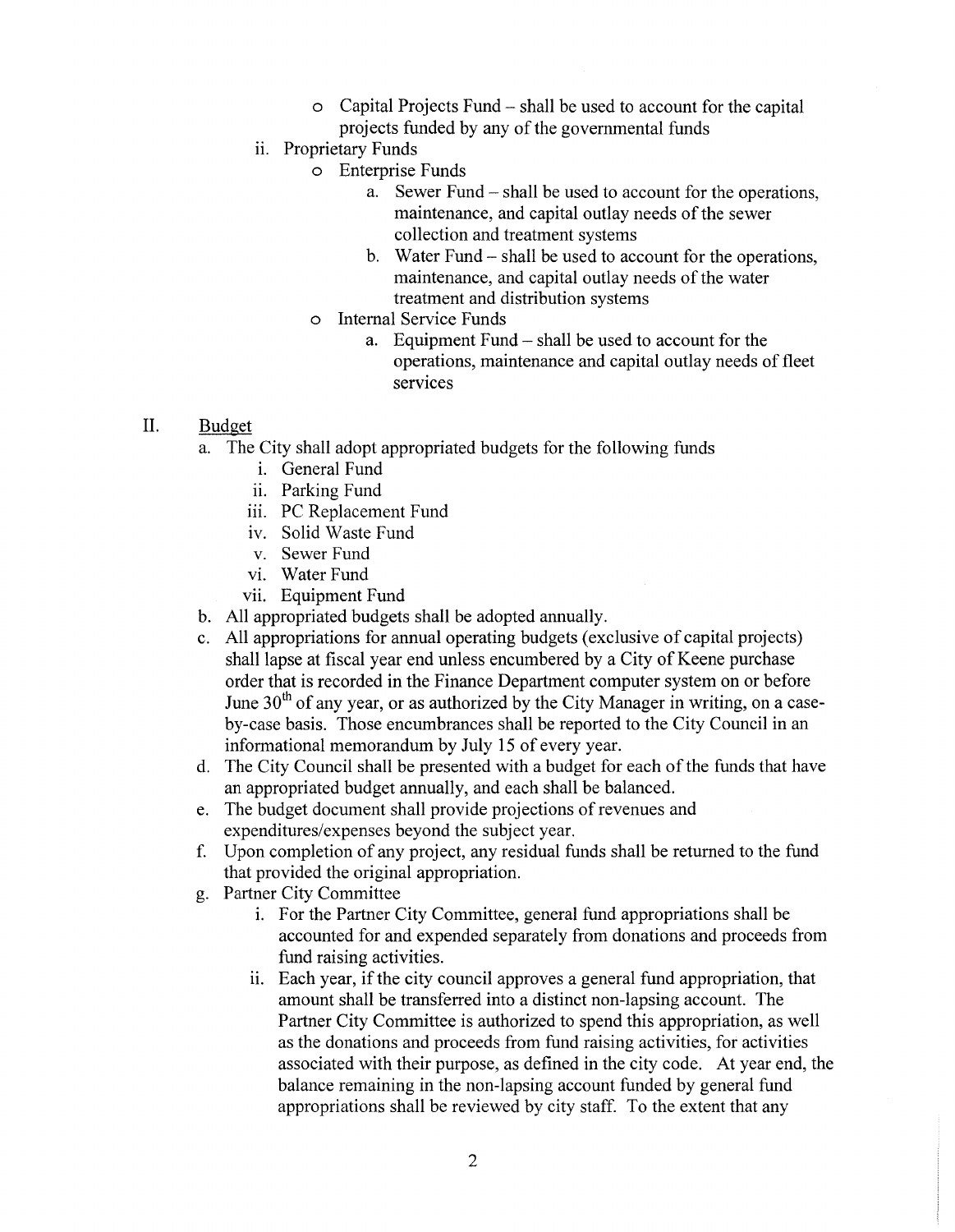balance remaining exceeds the total of the two most recent appropriations, the excess shall be returned to the general fund as surplus.

- III. Purchasing
	- a. Environmental Preferred Purchasing. To the greatest extent possible and within budgetary constraints, the City of Keene will consider life-time costs and environmental impacts when purchasing goods and services.
		- 1. Practices will be developed, implemented and adhered to that will reduce waste by increasing product efficiency and effectiveness.
		- ii. Products that minimize environmental impacts, toxins, pollution, and hazards to worker and community safety will be given preference to the greatest extent practicable.
		- iii. To the greatest extent possible and within budgetary constraints, the City of Keene will purchase products that:
			- o include recycled content,
			- o are durable and long-lasting,
			- o conserve energy and water,
			- o use agricultural fibers and residues,
			- o reduce greenhouse gas emissions.
		- iv. To the greatest extent possible and within budgetary constraints, the City of Keene will incorporate green building principles and practices into the planning, design, construction, management, renovation, operation, and demolition of all City facilities.
	- b. Collaboration. The City may seek collaboration with other interested governmental entities or agencies to consolidate when possible and practicable employees, services, and the purchase of materials, supplies, and other consumables, when doing so:
		- i. reduces duplication of effort,
		- ii. provide for the efficient and effective use of public resources, and
		- iii. conforms to budgetary parameters and remain cost competitive.
- IV. Revenues
	- a. One-time revenues. One-time revenues will only be applied toward one-time expenditures; they will not be used to finance on-going programs or services. Ongoing revenues should be equal to, or greater than, on-going expenditures.
	- b. Diversity. The City will strive to diversify its revenues in order to maintain needed services during periods of declining economic activity and/or during periods of property tax pressures.
	- c. Designation of Revenues.
		- 1. Each year, the City shall designate and set aside **\$25,000 for conservation purposes, funded through the allocation of the Land Use Change Tax (LUCT). If the prior years' LUCT revenues are less than \$25,000, the General Fund will provide the difference from general revenues to ensure an annual contribution of \$25,000. Additionally, in the years when the LUCT revenues exceed \$25,000,50% of the amount over \$25,000 will be designated for the conservation purposes, with the total annual designation not to exceed \$100,000.** Expenditure of funds to be made upon approval of the City Council. Balance of said sum not to exceed \$500,000.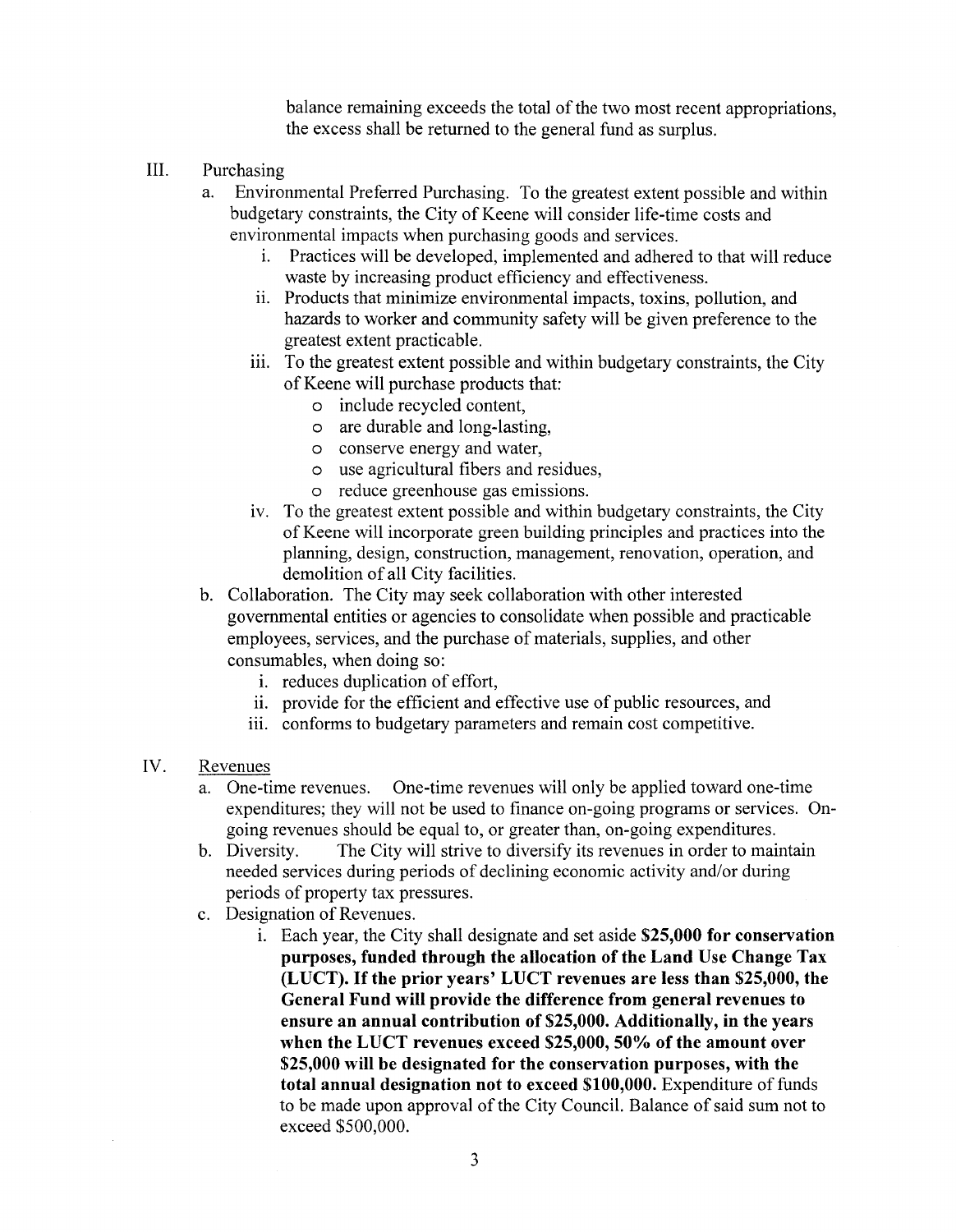- i. Direct reimbursements from other entities shall be used to offset the appropriate City expense.
- iii. Except for the provisions stated above, or as provided otherwise by Federal or State law, or by local ordinance, no unanticipated revenues shall be designated for a specific purpose(s) unless directed by the City Council.
- d. Property Taxes.
	- 1. The City shall limit its property tax revenue increases to the Boston CPI, net of expenditures required by law, and debt service payments.
	- ii. Property Tax Credits and Exemptions. All exemptions and credits will be reviewed with the City Council every three years, unless there are legislative changes that cause a review to occur on a more frequent basis.
- e. Non-property tax revenues. The City will maximize the utilization of payments in lieu of taxes and user fees and charges.
- V. Fees and Charges
	- a. Certain services provided by the City of Keene will be assigned a fee or charge for the users of the service, dependent upon how the community benefits from the provision of those services.
		- 1. In the event that the benefit is community-wide, there will be no user fee or charge assessed.
		- ii. In the event that the service benefits a finite and definable sector of the community, then that group will be assessed a fee or charge for provision of the service.
	- b. Cost Recovery
		- 1. Cost recovery goals should be based on the total cost of delivering the service, including direct costs, departmental administration costs, and organization-wide support costs (e.g. accounting, human resources, data processing, insurance, vehicle maintenance).
		- ii. Fees and Charges will be set at something less than full cost recovery when:
			- o A high level of cost recovery will negatively impact the delivery of service to low-income groups.
			- o Collecting the fees and charges is not cost effective.
			- o There is no intended relationship between the amount paid and the benefit received (e.g. social service programs).
			- o There is no intent to limit the use of the service (e.g. access to parks and playgrounds).
			- o Collecting the fees would discourage compliance with regulatory requirements and adherence to said requirements is self-identified, and as such, failure to comply would not be readily detected by the City of Keene.
		- iii. Fees and Charges will be set at, or above, full cost recovery when:
			- o The service is also provided, or could be provided, by the private sector.
			- $\circ$  The use of the service is discouraged (e.g. fire or police responses to false alarms).
			- o The service is regulatory in nature and voluntary compliance is not expected (e.g. building permits, plans review, subdivisions).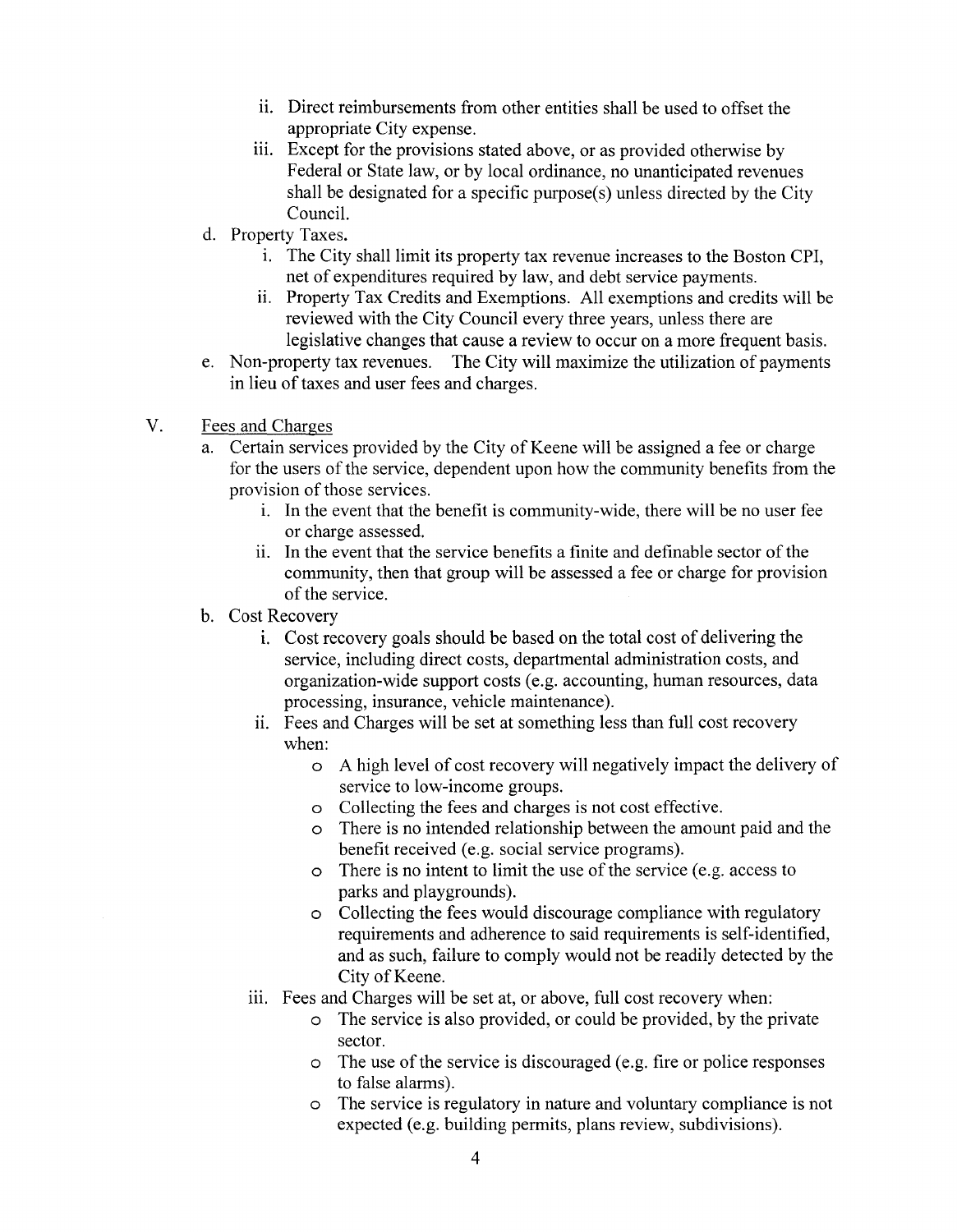- iv. Ambulance:
	- o Service fees shall be set at 75% above the Medicare-determined usual and customary charge.
	- o A fee will be implemented for those instances when responses that involve the use of drugs or specialized services are provided, but there is no transport
	- o There will be no charge for responses determined by the Fire Department to be "public assists."
- c. The method of assessing and collecting fees should be made as simple as possible in order to reduce the administrative and support costs of collection.
- d. The City will periodically utilize the services of a collection agency when all other reasonable efforts to collect fees and fines have been exhausted; fees for such services to be paid from amounts collected.
- e. Rate structures should be sensitive to the market price for comparable services in the private sector or other public sector entities.
- f. All fees and charges shall be adopted by the City Council either by ordinance, resolution or by action of a council committee.
- g. Fees and charges shall be reviewed on an on-going basis, and recommended changes brought forth to the City Council for action, to ensure that they remain appropriate and equitable.
- VI. Capital Improvement Program
	- a. The City of Keene shall prepare a capital improvement program (CIP) with a span of six years.
	- b. The CIP shall be updated annually.
	- c. The CIP will include all projects anticipated to be undertaken in the ensuing sixyear period that have an estimated cost in excess of \$20,000 and an anticipated useful life of at least five years.
	- d. The CIP shall contain revenue projections and rate impacts that support estimated operating costs as well as the proposed capital program.
	- e. Each project funding-request shall originate from a city department and shall include the following information:
		- 1. A description of the project.
		- ii. A cost estimate.
		- iii. A project time line.
		- iv. A priority ranking.
		- v. An estimate of the operating budget impact.
		- vi. A reference to Community Goals.
		- vii. A reference to Master Plans.
	- f. The CIP will be reviewed by the Finance Committee of the City Council and by the Planning Board.
	- g. The CIP will be the subject of a public hearing before it is adopted.
	- h. The funding requests in the first year of the adopted CIP will be included in the next annual budget document.
	- 1. Upon project completion, any residual funds shall be returned to the fund that provided the original appropriation, unless otherwise directed by the City Council.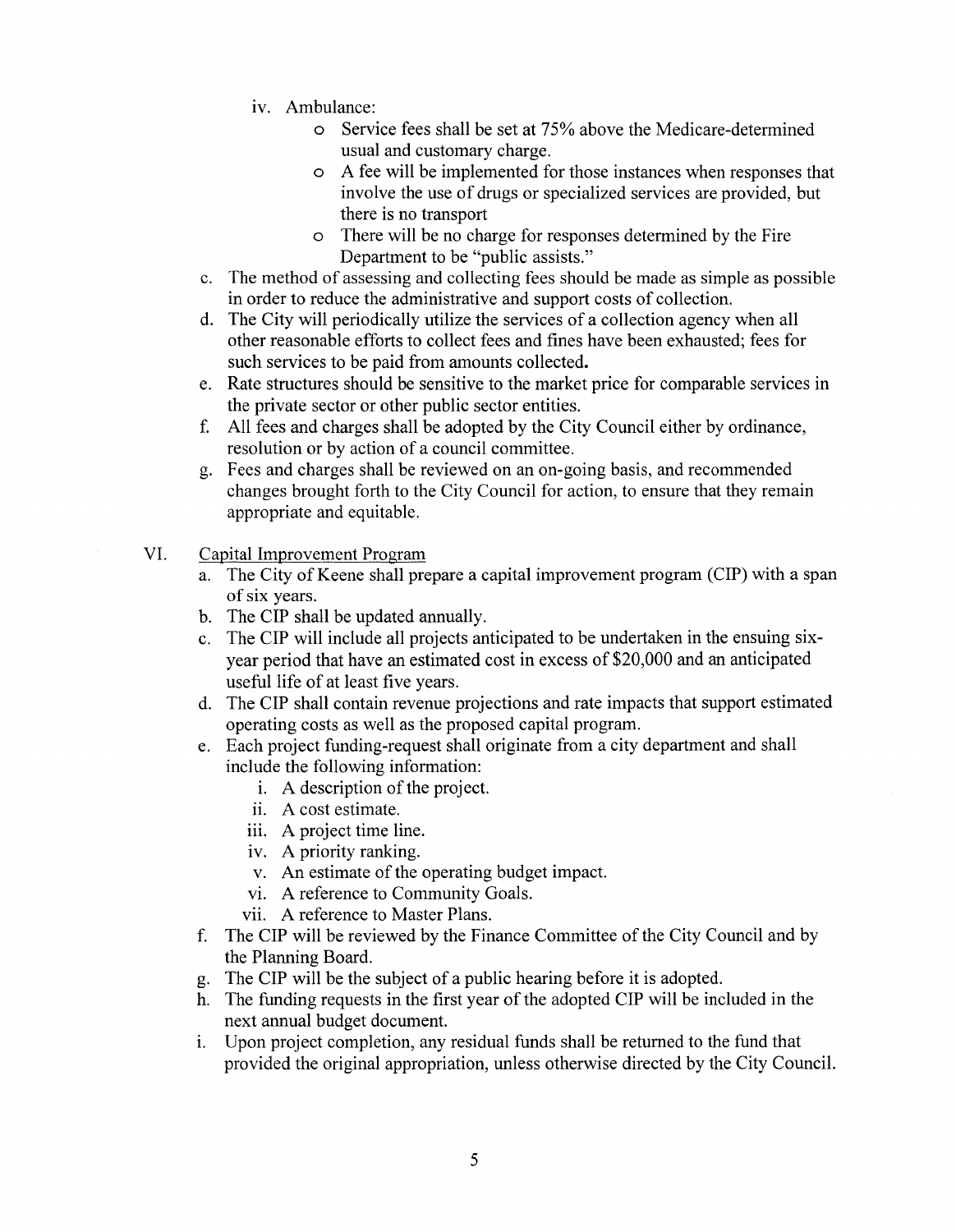# VII. Debt

- a. The City of Keene will periodically incur debt to finance capital projects. All issuances of debt are subject to State of NH RSA 34 and 162-K.
- b. Debt may be issued to fund those projects with a public purpose of a lasting nature, or as otherwise allowed by state law.
- c. Debt will not be issued to provide for the payment of expenses for current maintenance and operation except as otherwise specifically provided by law
- d. The City of Keene shall not incur debt that exceeds any limits set by state law.
- e. All bonds are authorized by Resolution of the Keene City Council and require a 2/3 vote.
- f. The City of Keene may use the services of a financial advisor to assist in preparing for, and executing, any sale of bonds. Said services shall be obtained as the result of a Request for Proposals (RFP) process, which shall be conducted at a minimum of once every five  $(5)$  years.
- g. The City of Keene shall acquire the required services of bond counsel as the result of a Request for Proposals (RFP) process, which shall be conducted at a minimum of once every five (5) years.
- h. Form. The City of Keene has issued three types of bonds:
	- 1. General Obligation Bonds- repayment is backed by the full taxing power of the City of Keene.
	- ii. Tax Increment Financing Bonds repayment is first backed by the revenue stream generated by increased revenues created within an established Tax Increment Financing District; to the extent that the increased revenues created within the district are not adequate, the repayment of the bonds would then be backed by the full taxing power of the City of Keene.
	- iii. Refunding Bonds these bonds are issued to refinance outstanding bonds before their term in order to either remove restrictions on the original bonds and/or to take advantage of lower interest rates. Repayment is backed by the full taxing power of the City of Keene.
- 1. Competitive sale is the preferred method of sale, however negotiated sales may occur for a current or advance refunding, or for other appropriate reasons.
- j. Term
	- 1. Debt will be incurred only for those projects with a useful life of at least five (5) years.
	- i. The term of any debt incurred by the City shall be limited to no greater than the expected useful life of the improvement.
- k. The use of short-term financing, lease or lease-purchase agreements shall be kept to a minimum.
- 1. The City of Keene will contain its General Fund debt service and current revenue capital outlay appropriations, on a five-year average, at or less than 15% of the General Fund operating budget.
- m. Other funding sources to the extent they are available, the City of Keene will actively pursue
	- 1. Grants that reduce the city's initial investment in project/improvement
	- $11.$  Grants that contribute to the on-going debt service for city project(s)
	- iii. Other financing tools such as tax credits that leverage the City's initial investment in a project.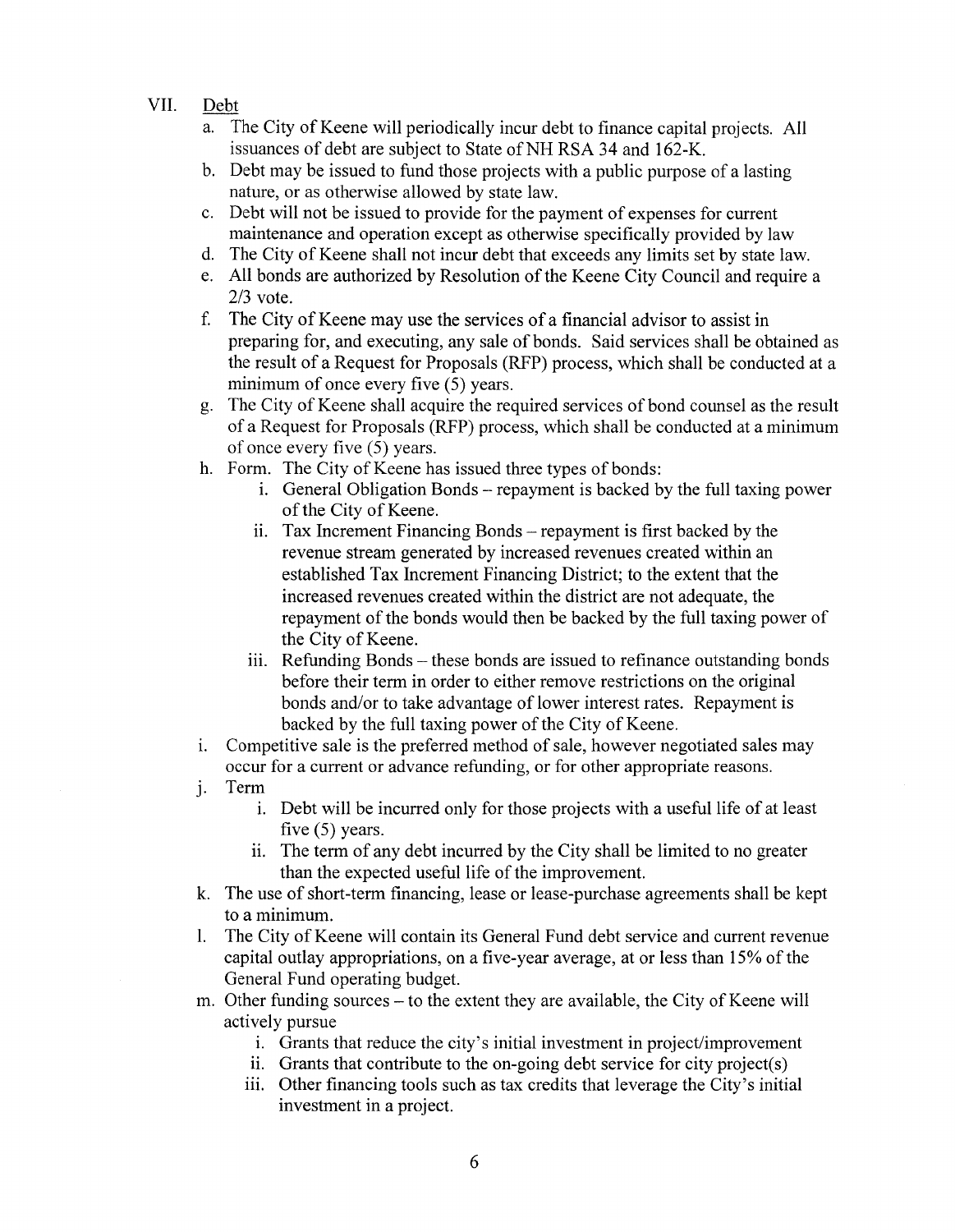#### VIII. Capital Assets

- a. The City of Keene will develop and maintain a computerized capital asset system and database, including the necessary procedures and policies, to ensure the accurate and timely recording and reporting of additions, modifications, improvements, transfers and disposal of capital assets in accordance with generally accepted accounting principles (GAAP).
- b. Capitalization of equipment, buildings, land and improvements other than buildings (if one or more of the following criteria are met):
	- 1. Cost (if known) or fair market value is greater than or equal to \$5,000 and useful life is greater than one year for new or replacement items
	- i. In the case of modifications and upgrades, cost is greater than or equal to \$5,000 for equipment, and \$10,000 for buildings and other improvements and the changes accomplish one or more of the following:
		- o Prolongs the useful life of the asset
		- o Adapts the asset to a new or different use
		- o Substantially increases the value of the asset
		- o Does not substantially replace a current asset
	- iii. All land acquisitions will be capitalized at cost (if known) or fair market value
- iv. The total cost of placing an asset into service condition will be capitalized. c. Capitalization of infrastructure
	- i. Cost greater than or equal to \$10,000 and useful life greater than five years
	- ii. The depreciation approach will be utilized for the reporting of all infrastructure
- d. Depreciation: straight-line depreciation will be used to depreciate all depreciable capital assets over the estimated useful life of each asset, as determined by industry standards.
- e. Asset Classification: assets will be recorded within broad asset groups (e.g. land, buildings, etc.).
- f. Budgeting: the budgeting of capital assets will be in a manner that will facilitate the identification and recording of the asset in accordance with this policy.

# IX. Fund Balance Classification Policies and Procedures

a. Fund Balance: Fund balance represents the difference between current assets and liabilities and shall be comprised of non-spendable, restricted, committed, assigned and unassigned amounts defined as follows:

1. Non-spendable fund balance - includes amounts that are not in spendable form such as inventory or prepaid expenses or are required to be maintained intact such as perpetual care or the principal of an endowment fund.

2. Restricted fund balance- includes amounts that can only be spent for specific purposes stipulated by external resource providers such as grantors or, as in the case of special revenue funds, as established through enabling legislation.

3. Committed fund balance - includes amounts that can be reported and expended as a result of motions passed by the highest decision making authority, the City Council.

4. Assigned fund balance- includes amounts to be used for specific purposes including encumbrances and carry forwards authorized and fund balance to be used in the subsequent fiscal year.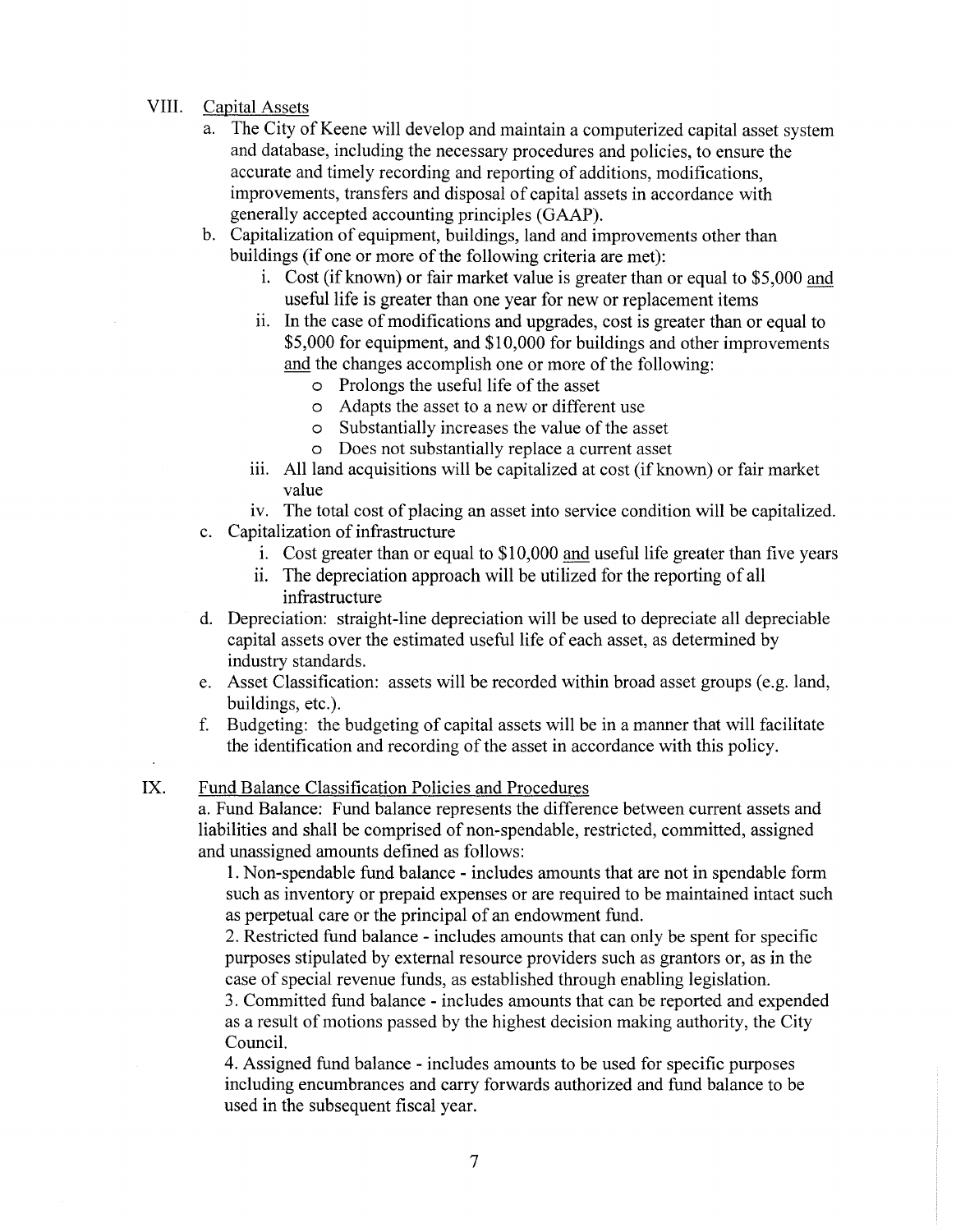5. Unassigned fund balance- includes amounts that are not obligated or specifically designated and is available in future periods.

b. Spending Prioritization: when an expenditure is incurred that would qualify for payment from multiple fund balance types, the City uses the following order to liquidate liabilities: restricted, committed, assigned and unassigned. c. Net assets: net assets represent the difference between assets and liabilities. Net assets invested in capital assets, net of related debt, consists of capital assets, net of accumulated depreciation, reduced by the outstanding balances of any borrowing used for the acquisition, construction, or improvement of those assets. Net assets are reported as restricted when there are limitations imposed on their use either through enabling legislation adopted by the City or through external restrictions imposed by creditors, grantors or laws or regulations or other governments. All other net assets are reported as unrestricted.

- X. Stabilization Funds
	- a. Unassigned Fund Balance.
		- 1. That portion of available funds within each fund that can be used to offset emergency expenditures, a downturn in collection of significant revenues, or other unforeseen events.
			- o Unassigned fund balance for the General Fund will be maintained at between seven  $(7)$  and ten  $(10)$  percent of the sum of the total of the General Fund annual operating budget and the property tax commitment for the school (both local and state) and the county.
			- o Fund balances in all other budgeted funds should be maintained at between five (5) and ten (10) percent of the annual operating budget for that fund.
	- b. Self-funded health insurance.
		- 1. The City shall retain funds for its self-funded health insurance program. The intended purposes for these funds are to provide a measure to smooth rate fluctuations, to accommodate an unforeseen increase in claims, and to provide financial protection from run-out costs in the event the city moves toward a fully insured plan. The amount retained shall not exceed three months of estimated claim costs.
	- c. Capital Reserves.
		- 1. Capital Reserves, classified as committed funds, are reserves established under State of NH law, invested by the Trustees of Trust Funds, for several purposes that include the construction, reconstruction, or acquisition of a specific capital improvement, or the acquisition of a specific item or of specific items of equipment, or other purposes identified in RSA 34, relating to Capital Reserve Funds for Cities.
		- i. The City of Keene has established the following capital reserves:
			- 1. Fire Equipment Capital Reserve for the acquisition or significant rehabilitation of fire apparatus
			- 2. Ambulance Capital Reserve for the acquisition or significant rehabilitation of ambulances
			- 3. Intersection Improvements Capital Reserve for the rehabilitation or reconstruction of existing intersections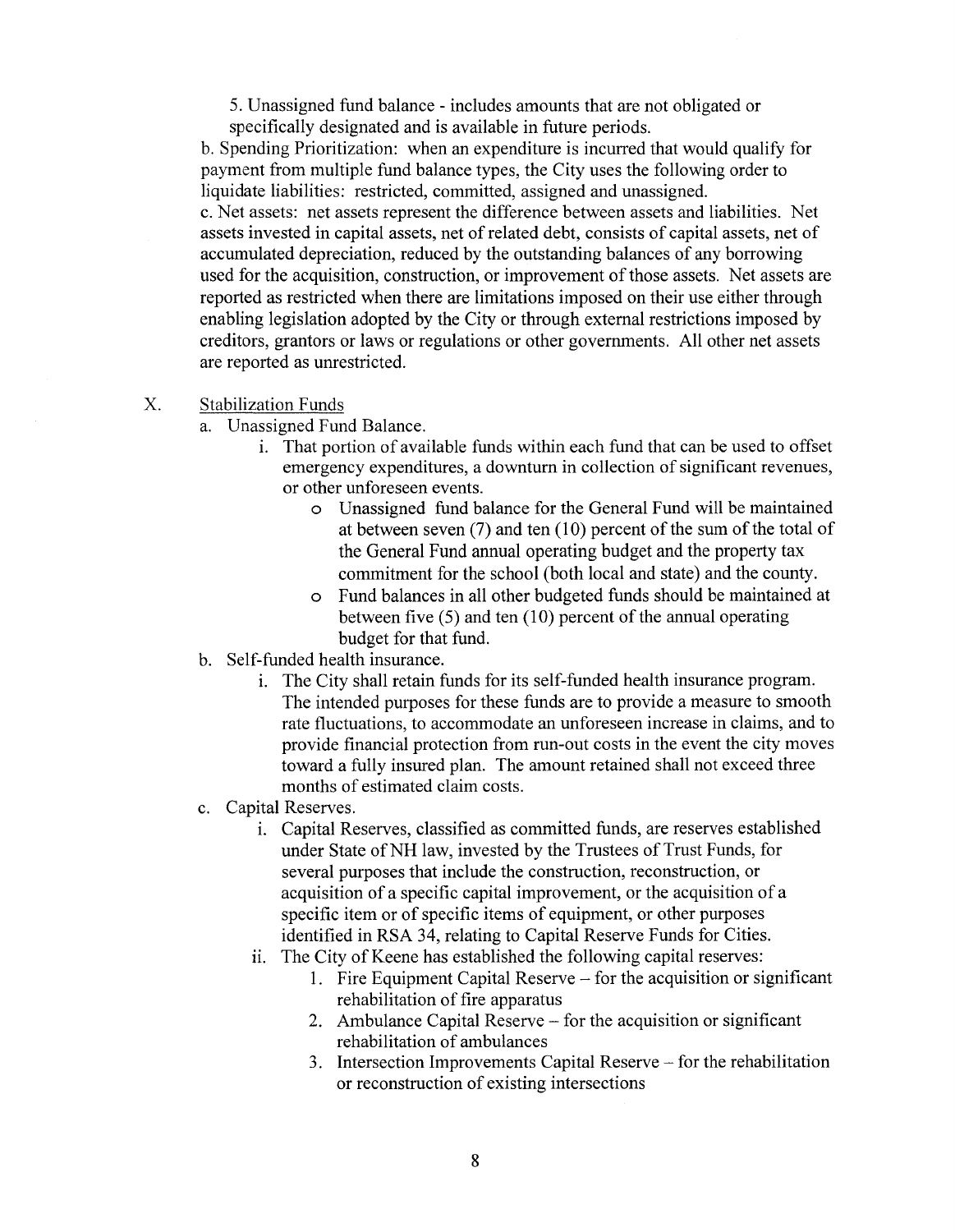- 4. Hazardous Waste Site Capital Reserve for the clean-up, mitigation and testing associated with the old City landfill located at 580 Main Street
- 5. Transfer/Recycling Center Capital Reserve for the repair and replacement of existing infrastructure, systems and equipment
- 6. City Hall Parking Deck Capital Reserve- for the repair and replacement of existing infrastructure, systems and equipment
- 7. Wells Street Parking Facility Capital Reserve- for the repair and replacement of existing infrastructure, systems and equipment
- 8. Landfill Closure Capital Reserve- for the closure and post-closure costs associated with the City landfill located at Route 12 North.
- 9. Wastewater Treatment Plant Capital Reserve- for the repair and replacement of major components of plant, including equipment and building
- 10. Martel Court Pumping Station Capital Reserve- for the repair and replacement of major components of station, including equipment building
- 11. Sewer Infrastructure Capital Reserve for the repair and replacement of existing infrastructure, systems and equipment including pump stations and the collection system
- 12. Water Treatment Facility Capital Reserve- for the repair and replacement of major components of facility including pumps, controls, chemical systems, etc., and building components
- 13. Water Infrastructure Capital Reserve for the repair and replacement of major components of existing infrastructure, systems and equipment including wells, lift stations, tanks, etc., and the distribution system
- 14. Fleet Equipment Capital Reserve- for the replacement of vehicles and equipment under the control of Fleet Services
- 15. Bridge Capital Reserve- for the construction, reconstruction and rehabilitation of bridges.
- 16. Downtown Infrastructure and Facility Improvement Capital Reserve - for infrastructure and facility improvements in the downtown.

# XL Deposits of Excess Funds

- a. Objectives (in priority order):
	- i. Safety- the safety of principal is the foremost objective

ii. Liquidity- investments shall remain sufficiently liquid to meet the operational cash needs of the City of Keene

iii. Yield- taking in to account the priority objectives of safety of principal and liquidity, a market rate of return

- b. Authorized Investments:
	- i. US Treasury obligations
	- ii. US government agency and instrumentality obligations
	- iii. Repurchase agreements with NH Banks acting as principal or agent, collateralized by US Treasury/Agency obligations
	- iv. Certificates of Deposits in NH Banks (collateralized)
	- v. NH Public Deposit Investment Pool